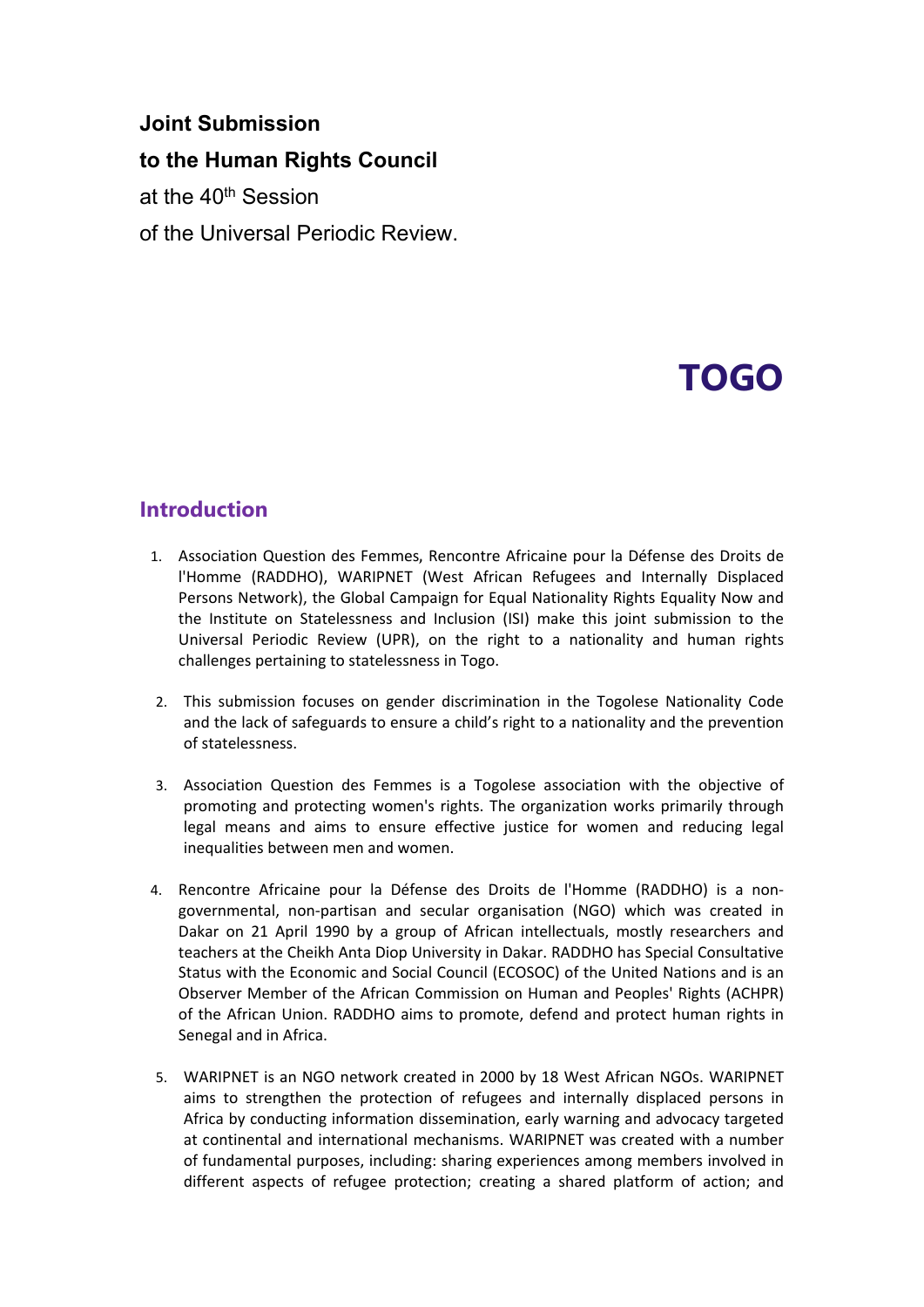working together to bring the most crucial refugee protection issues onto the international stage. The foundation of WARIPNET marks the first time in the region that human rights organisations focusing on legal and policy issues have come together with humanitarian service providers for meaningful discussion to develop and implement the best strategies for refugee protection. WARIPNET is giving <sup>a</sup> voice at the global level to the reality on the ground in West Africa.

- 6. The Global Campaign for Equal Nationality Rights is <sup>a</sup> coalition of national and international organizations working to end gender discrimination in nationality laws. Steering Committee members include Equal Rights Trust, Equality Now, ISI, Women'<sup>s</sup> Learning Partnership and Women'<sup>s</sup> Refugee Commission, which houses the Global Campaign. $^1$
- 7. Equality Now is an international human rights NGO with ECOSOC status with the mission to achieve legal and systemic change that addresses violence and discrimination against all women and girls around the world. Founded in 1992, Equality Now is <sup>a</sup> global organization with partners and members in every region. Ending sexual violence, ending sex trafficking, ending harmful practices and achieving legal equality are the main areas of Equality Now's work.<sup>2</sup>
- 8. The Institute on Statelessness and Inclusion (ISI) is the first and only human rights NGO dedicated to working on statelessness at the global level. ISI'<sup>s</sup> mission is to promote inclusive societies by realising and protecting everyone'<sup>s</sup> right to <sup>a</sup> nationality. The Institute has made over 80 country specific UPR submissions on the human rights of stateless persons. ISI has also compiled summaries of the key human rights challenges related to statelessness in all countries under review under the 23rd to the 38<sup>th</sup> UPR Sessions.<sup>3</sup>

## **Previous UPR of Togo under the First and Second Cycle**

- 9. Togo was previously reviewed during the 12th and 26th sessions of the UPR, in 2011 and 2016 respectively.
- 10. In the first cycle, during the  $12<sup>th</sup>$  session, Togo did not receive any recommendations specifically related to Togo'<sup>s</sup> gender discriminatory nationality law or statelessness, however, Togo did accept <sup>a</sup> recommendation from Brazil to "*take policies and legal measures to ensure equality between men and women"*. 4 Such equality cannot be achieved as long as gender discriminatory nationality laws are in place. Togo also received various other recommendations on gender discrimination and gender-based violence<sup>5</sup> , including <sup>a</sup> recommendation from the Republic of Moldova to "*take necessary measures to effectively combat violence against women and girls and enact*

<sup>1</sup> For more information, see: https://equalnationalityrights.org/

<sup>2</sup> For more information, see: https://www.equalitynow.org/

<sup>&</sup>lt;sup>3</sup> For more information, see <https://www.institutesi.org/>

<sup>4</sup> A/HRC/19/10, Human Rights Council, Report of the Working Group on the Universal Periodic Review on Togo, 1<sup>st</sup> cycle, 14 December 2011, Recommendation 100.36.

<sup>5</sup> See para 23 for information on links between gender-based violence and gender discrimination in nationality laws. For further information, see: [https://equalnationalityrights.org/images/zdocs/Impact-of-Gender-](https://equalnationalityrights.org/images/zdocs/Impact-of-Gender-Discrimination-in-Nationality-Laws-on-Gender-Based-Violence.pdf)[Discrimination-in-Nationality-Laws-on-Gender-Based-Violence.pdf](https://equalnationalityrights.org/images/zdocs/Impact-of-Gender-Discrimination-in-Nationality-Laws-on-Gender-Based-Violence.pdf)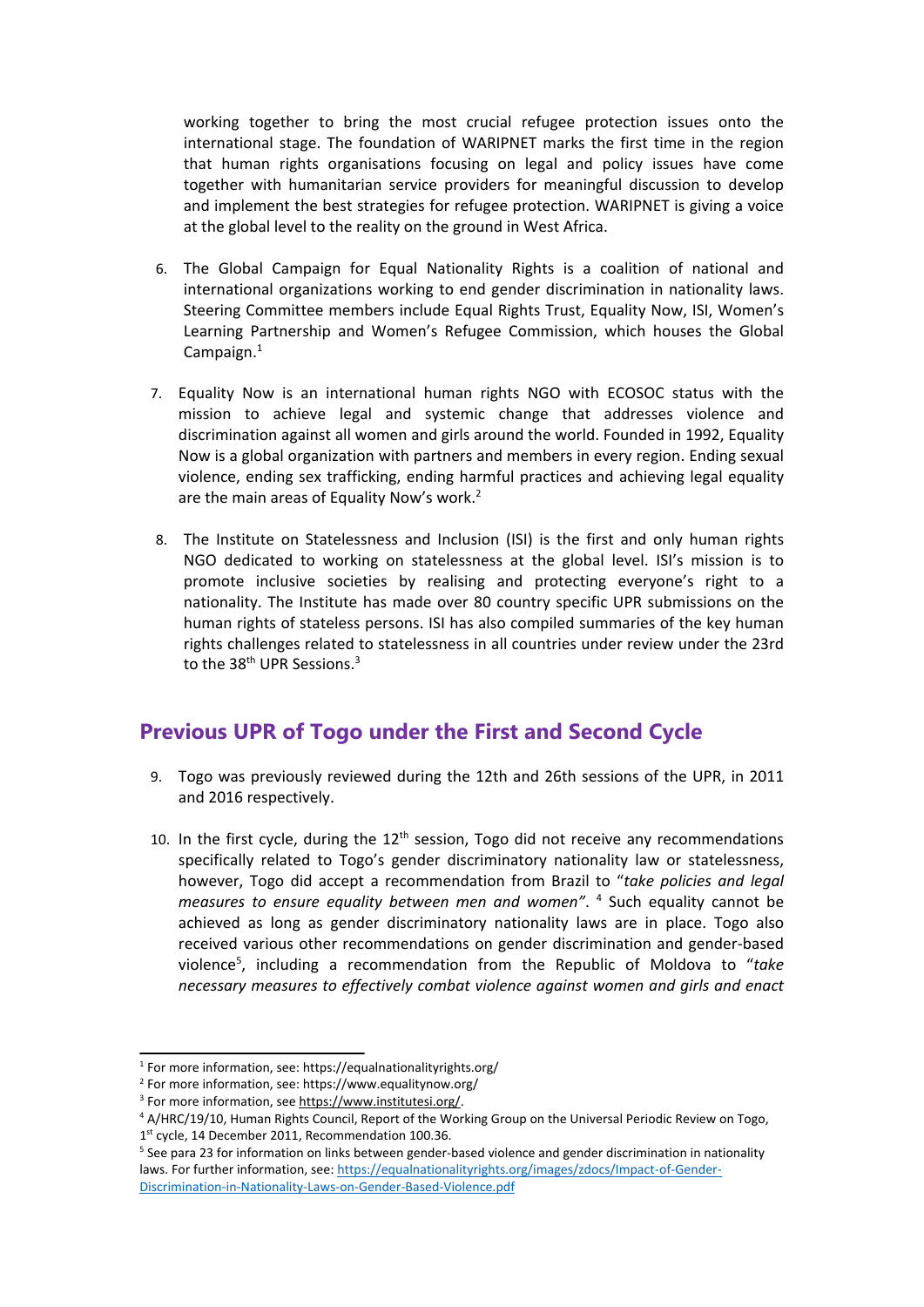*legislation on domestic violence",* 6 which it accepted. Gender-based violence, particularly in <sup>a</sup> domestic context can be exacerbated by gender discriminatory nationality laws, in situations where women feel trapped in abusive relationships in order to ensure their children receive the father'<sup>s</sup> nationality. Further, Togo received recommendations on the ratification of the Optional Protocol to the Convention on the Elimination of All Forms of Discrimination against Women (CEDAW). For <sup>a</sup> full list of relevant recommendations, all of which Togo accepted, please see Annex 1.

- 11. In the second cycle, during the  $26<sup>th</sup>$  session, Togo received and accepted six recommendations relating to birth registration as follows: from Slovenia to "*ensure universal birth registration and take the necessary steps to achieve universal primary education and combat illiteracy"*; 7 from Turkey to *"take the necessary measures to ensure that birth registration is obligatory and free for all children* and to *put in place concrete measures to facilitate birth registration by extending the free registration deadline and through multiplication of awareness-raising activities thereon"*; 8 from Namibia to "*ensure that birth registration is free and compulsory in practice and guarantee that children without <sup>a</sup> birth certificate are not deprived of access to education, health care and other social services, in line with the recommendation of the Committee on the Rights of the Child"*; 9 from Germany to "*establish <sup>a</sup> functional registry system reaching the whole population, by, inter alia, extending the time for free birth registration and offering birth certificate establishment procedures for the unregistered";* 10 and from Lebanon to "*adopt laws guaranteeing compulsory birth registration". 11*
- 12. Togo also received numerous recommendations on gender equality and to combat gender-based violence.<sup>12</sup> For example, the Ivory Coast recommended that Togo "*strengthen the national gender equity and equality policy"*; 13 Cuba recommended that Togo "*intensify its fight against violence against women and girls and continue the* fight *against stereotypes*<sup>",14</sup> and Portugal recommended that Togo "ratify the Optional *Protocol to the Convention on the Elimination of All Forms of Discrimination against Women".* 15 Togo accepted these recommendations.
- 13. In 2012, both the Committee on the Rights of the Child and the Committee on the Elimination of Discrimination against Women expressed concern with regard to the right to <sup>a</sup> nationality for children and women'<sup>s</sup> equal nationality rights in Togo. The

2<sup>nd</sup> cycle, 30 December 2016, Recommendation 129.12. <sup>12</sup> Please see Annex 1 for gender-related recommendations.

3

<sup>6</sup> A/HRC/19/10, Human Rights Council, Report of the Working Group on the Universal Periodic Review on Togo, 1<sup>st</sup> cycle, 14 December 2011, Recommendation 100.40.

<sup>&</sup>lt;sup>7</sup> A/HRC/34/4, Human Rights Council, Report of the Working Group on the Universal Periodic Review on Togo, 2<sup>nd</sup> cycle, 30 December 2016, Recommendation 128.26.

<sup>&</sup>lt;sup>8</sup> A/HRC/34/4, Human Rights Council, Report of the Working Group on the Universal Periodic Review on Togo, 2<sup>nd</sup> cycle, 30 December 2016, Recommendations 128.27 and 128.28.

<sup>&</sup>lt;sup>9</sup> A/HRC/34/4, Human Rights Council, Report of the Working Group on the Universal Periodic Review on Togo, 2<sup>nd</sup> cycle, 30 December 2016, Recommendation 129.13.

 $^{\rm 10}$  A/HRC/34/4, Human Rights Council, Report of the Working Group on the Universal Periodic Review on Togo, 2<sup>nd</sup> cycle, 30 December 2016, Recommendation 128.25.

<sup>&</sup>lt;sup>11</sup> A/HRC/34/4, Human Rights Council, Report of the Working Group on the Universal Periodic Review on Togo,

 $^{13}$  A/HRC/34/4, Human Rights Council, Report of the Working Group on the Universal Periodic Review on Togo,

<sup>2&</sup>lt;sup>nd</sup> cycle, 30 December 2016, Recommendation 128.47

<sup>&</sup>lt;sup>14</sup> A/HRC/34/4, Human Rights Council, Report of the Working Group on the Universal Periodic Review on Togo, 2<sup>nd</sup> cycle, 30 December 2016, Recommendation 128.48

<sup>15</sup> A/HRC/34/4, Human Rights Council, Report of the Working Group on the Universal Periodic Review on Togo, 2<sup>nd</sup> cycle, 30 December 2016, Recommendation 128.7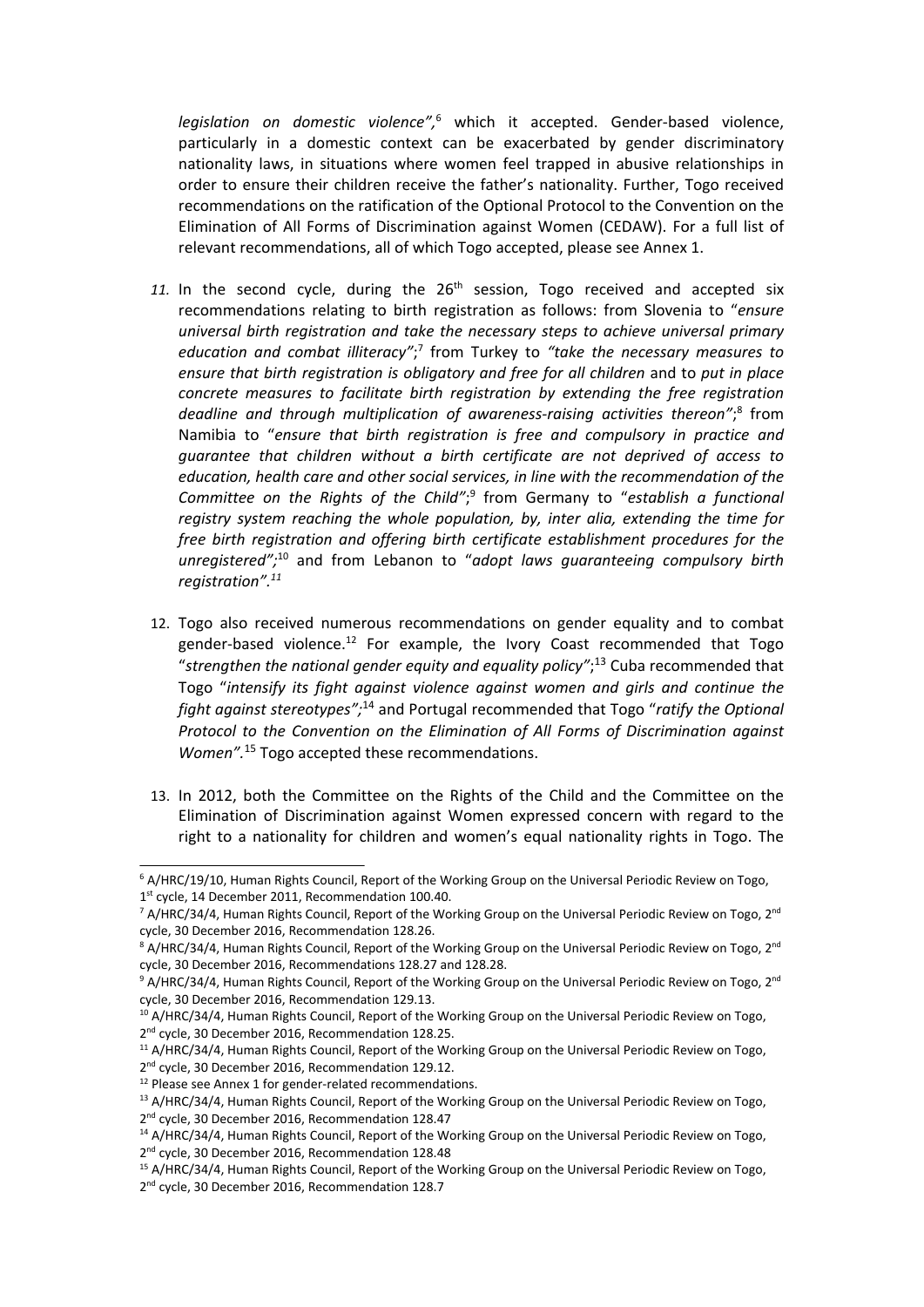Committee on the Rights of the Child urged Togo to:

*(a) adopt the decrees and measures contained in the law on the organization of the civil registry system concerning birth registration, and provide adequate resources for its implementation; (b) increase the number of birth registration facilities, including mobile birth registration units, at the local, community and village levels; (c) urgently enforce the provisions of the law relating to the organization of the civil registry system in order to regulate and reduce the costs of birth certificates; (d) conduct awarenessraising campaigns, with the active support of community leaders, to promote birth registration for all children; and (e) guarantee that children without <sup>a</sup> birth certificate are not deprived of access to education, health care and other social services*. 16

Further, the Committee on the Elimination of Discrimination against Women encouraged Togo to:

(a) *amend its Code of Nationality to grant women equal rights with men regarding the retention of the Togolese nationality in case of divorce (art. 23.3) and the transmission of the Togolese nationality to their children (art. 1) or to their spouses of foreign nationality (art. 5); and (b) consider acceding to the 1954 Convention relating to the Status of Stateless Persons and the 1961 Convention on the Reduction of Statelessness*. 17

#### **Togo'<sup>s</sup> International Obligations**

- 14. Togo has international obligations to protect the right to <sup>a</sup> nationality and protect the rights of stateless persons on the basis of UN and regional treaties to which it is <sup>a</sup> party. These include the International Covenant on Civil and Political Rights (**ICCPR**) (see Article 24.3), the International Covenant on Economic, Social and Cultural Rights (**ICESCR**) (see Articles 2.2 and 3), the Convention on the Rights of the Child (**CRC**) (see Articles 2, 3, 7 and 8), the Convention on the Elimination of All Forms of Discrimination (**CEDAW**) (see Article 9), the International Convention on the Elimination of All Forms of Discrimination (**CERD**) (see Article 5(d)(iii)), the Convention on the Rights of Persons with Disabilities (**CRPD**) (see Article 18) and the International Convention on the Protection of the Rights of All Migrant Workers and Members of Their Families (**CMW**) (see Article 29).<sup>18</sup> Furthermore, the right to a nationality is protected in Article 15 of the Universal Declaration on Human Rights.
- 15. Togo is also <sup>a</sup> member State of the African Union. It has ratified the 1981 African Charter on Human and Peoples' Rights (see Articles 2, 6 and 12), the 1969 OAU Convention Governing the Specific Aspects of Refugee Problems in Africa, the 2009 AU Convention for the Protection and Assistance of Internally Displaced Persons in Africa (Kampala Convention), the 1998 Protocol to the African Charter on Human and Peoples' Rights on the Establishment of an African Court on Human and Peoples' Rights. In particular, Togo is <sup>a</sup> party to the 2003 Protocol to the African Charter on

4

<sup>&</sup>lt;sup>16</sup> CRC/C/TGO/CO/3-4, Committee on the Rights of the Child, Concluding Observations on the Third and Fourth Periodic Report of Togo, 8 March 2012, para. 40.

<sup>&</sup>lt;sup>17</sup> CEDAW/C/TGO/CO/6-7, Committee on the Elimination of Discrimination against Women, Concluding Observations on the Sixth and Seventh Periodic Reports of Togo, 8 November 2012, para. 29. <sup>18</sup> See: [https://treaties.un.org/Pages/ParticipationStatus.aspx?clang=\\_en](https://treaties.un.org/Pages/ParticipationStatus.aspx?clang=_en).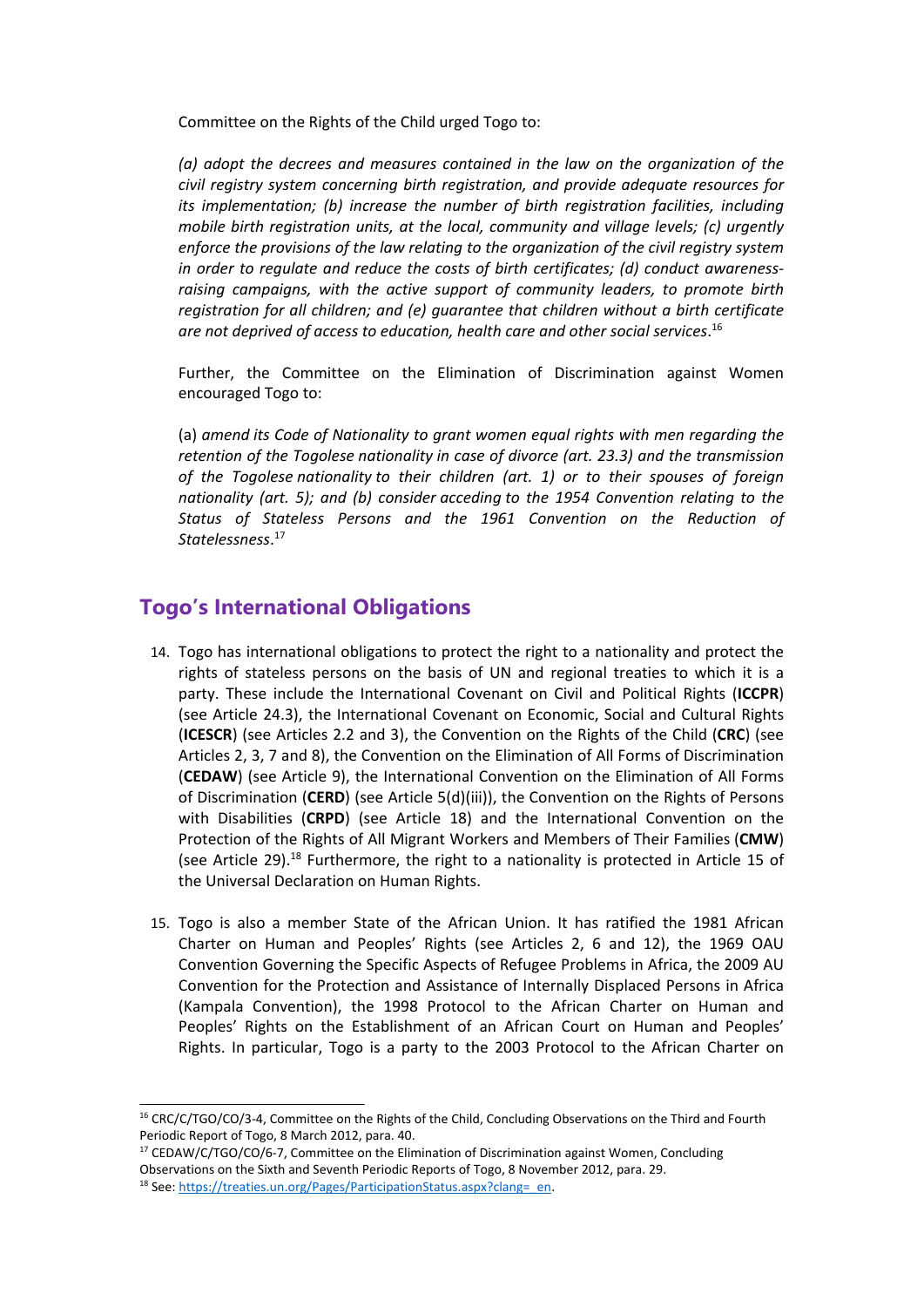Human and Peoples' Rights on the Rights of Women in Africa (Maputo Protocol), which sets out under Article 2 to combat all forms of discrimination against women and the 1990 African Charter on the Rights and Welfare of the Child, which highlights the importance of birth registration under Article 6.

- 16. Togo is also <sup>a</sup> member of ECOWAS and is <sup>a</sup> signatory to the Abidjan Declaration of Ministers of ECOWAS Member States on Eradication of Statelessness, <sup>a</sup> commitment by all ECOWAS members to take concrete action to combat statelessness including by ensuring women and men have equal rights to acquire, change and retain their nationality and to confer nationality.
- 17. Togo has not acceded to the 1954 Convention Relating to the Status of Stateless Persons or the 1961 Convention on the Reduction of Statelessness.

#### **Gender Discrimination in the Nationality Law**

- 18. The Togolese Constitution, Nationality Code, Children'<sup>s</sup> Act and Code of Persons and the Family all contain provisions pertaining to nationality rights. Notably, several of these legal texts retain gender-discriminatory provisions that contradict the rights enshrined in other, more recent legal sources, including those pertaining to women'<sup>s</sup> ability to confer nationality on children and to retain nationality without discrimination on the basis of marital status. The Nationality Code also includes gender-discriminatory provisions pertaining to the right of <sup>a</sup> citizen to confer nationality on <sup>a</sup> noncitizen spouse.
- 19. Articles 5 and 12 of the Nationality Code of Togo do not allow women to transfer their nationality to noncitizen spouses on an equal basis with men. Togolese men may transfer their nationality to their foreign spouse automatically at the time of marriage. Additionally, under Article 23, foreign women who take their Togolese husband'<sup>s</sup> nationality may lose their Togolese nationality upon termination of the marriage. Although the Constitution (Article 32) and the Children'<sup>s</sup> Act (Article 17) both provide for equal nationality rights in relation to the conferral of nationality on children by Togolese citizens, Article 3 of the nationality code also discriminates against Togolese women by denying women the right to confer nationality on their children, unless the father is stateless or unknown. The Togolese Nationality Code must be brought into alignment with the Constitution and Children'<sup>s</sup> Act to uphold women'<sup>s</sup> equal right to confer nationality.
- 20. By denying women equal nationality rights with men, the Togolese Nationality Code undermines women'<sup>s</sup> status as equal citizens and violates international law, as well as the Togolese Constitution, which guarantees equality before the law of all citizens without distinction, including on the basis of sex.
- 21. Though the effects of the provision that causes naturalized Togolese women to automatically lose their nationality in cases of divorce are mitigated by the 2012 Code of Persons and the Family, which states that divorce has no effect on the nationality rights acquired by <sup>a</sup> man or <sup>a</sup> woman, law reform is needed to ensure alignment between the Nationality Code, Code of Persons and Family and Constitution, so there is no room for doubt, or the discriminatory and arbitrary application of the law in the context of contradictory provisions being open to interpretation by decision makers.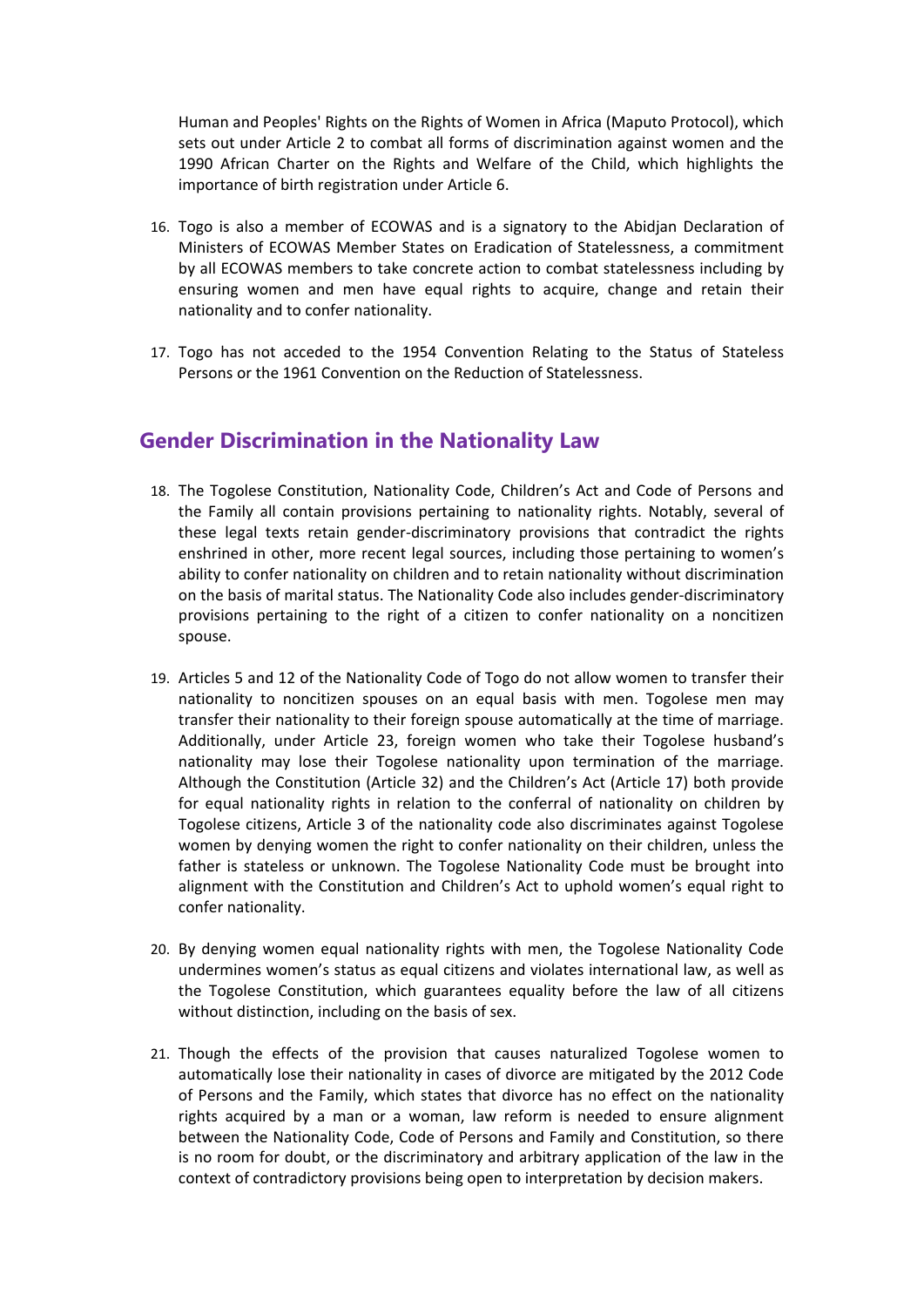- 22. In addition to undermining women'<sup>s</sup> equal citizenship, gender discrimination in nationality laws can result in wide-ranging human rights violations including obstacles to accessing education, healthcare, employment, property rights, inheritance, freedom of movement and family unity. Gender discriminatory nationality laws also inhibit women'<sup>s</sup> ability to freely choose <sup>a</sup> spouse and are linked with gender-based violence, including human trafficking and child marriage, and obstacles to women leaving abusive relationships.<sup>19</sup>
- 23. The co-submitting organisations welcome recent efforts to amend the Nationality Code to remove gender-discriminatory provisions and uphold gender equality, including <sup>a</sup> government established working group tasked with drafting proposed reforms in 2018. Additionally, the Global Campaign for Equal Nationality Rights was honoured to include the Minister of Justice of Togo, the Honorable Kokouvi Agbetome, in its September 2020 High Level Event on Achieving Gender Equality in Nationality Laws during the 75<sup>th</sup> UN General Assembly. We welcomed Minister Agbetome'<sup>s</sup> affirmation at the event that the Togolese government is resolutely engaged in working to achieve gender equality in its nationality law. However, we remain concerned that gender equality has yet to be enshrined in Togo'<sup>s</sup> Nationality Code. We encourage the government to enact reforms to uphold gender equality in the nationality law without delay.

# **Impact of gender discrimination in Togo'<sup>s</sup> nationality law and statelessness**

- 24. Gender discrimination in nationality law is <sup>a</sup> leading cause of statelessness globally. The Togolese Nationality Code includes gender discriminatory provisions that contribute to statelessness, yet there is no statistical information on the scope or extent of statelessness in Togo. The lack of statistical information in itself points to <sup>a</sup> deeper gap by the state to prioritise and address the issue of the right to nationality and the rights of stateless persons in the country. This is particularly so, when considering the various legal provisions which undermine the right to nationality, thereby increasing the likelihood of statelessness being generated and perpetuated.
- 25. More specifically, gender discrimination in the nationality law results in <sup>a</sup> range of human rights violations impacting children. These include the denial of the right to <sup>a</sup> nationality and resultant statelessness over generations (Art. 7 CRC); lack of access to public education (Art. 28 CRC), healthcare (Art. 24 CRC) and other services. This restriction can also impede family life in violation of article 9 of the CRC. For example, when foreign men are denied access to their Togolese spouses' nationality, they may be forced to live away from their children due to challenges in acquiring residency permits and obstacles to employment, or they may try to take the children away from the mother and back to their own country.<sup>20</sup>
- 26. Consequently, in addition to resulting in violations of CRC Article 7, this restriction violates the Guiding Principles of the CRC as set out in Article 2 (non-discrimination),

<sup>&</sup>lt;sup>19</sup> For further information, see: [https://equalnationalityrights.org/images/zdocs/Impact-of-Gender-](https://equalnationalityrights.org/images/zdocs/Impact-of-Gender-Discrimination-in-Nationality-Laws-on-Gender-Based-Violence.pdf)[Discrimination-in-Nationality-Laws-on-Gender-Based-Violence.pdf](https://equalnationalityrights.org/images/zdocs/Impact-of-Gender-Discrimination-in-Nationality-Laws-on-Gender-Based-Violence.pdf)

<sup>&</sup>lt;sup>20</sup> Equality Now, Campaign to End Sex Discrimination in Nationality and Citizenship Laws, 2013 (updated 2018), available at: [https://www.equalitynow.org/the\\_state\\_we\\_re\\_in\\_ending\\_sexism\\_in\\_nationality\\_laws](https://www.equalitynow.org/the_state_we_re_in_ending_sexism_in_nationality_laws)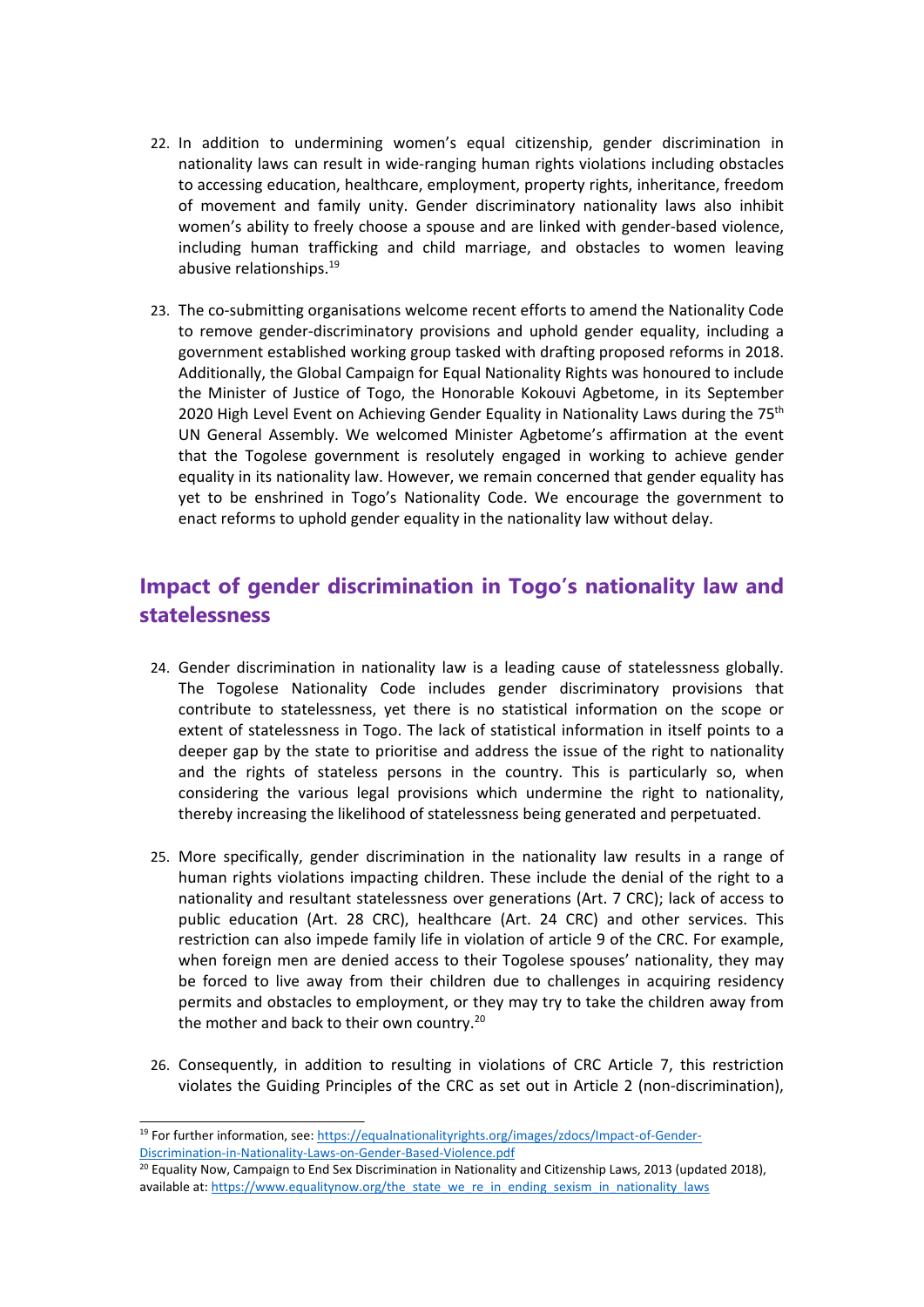Article 3 (best interest), Article 6 (child'<sup>s</sup> development) and Article 12 (respecting the views of the child).

27. The Togolese Nationality Code does not provide for the granting nationality to foundlings or children of unknown parents, putting them at risk of statelessness. Though the Togolese Children's Code stipulates in article 19 that any child found on Togolese territory before the age of five and whose filiation is unknown, as well as any child born in Togo to parents whose place of birth is unknown, has the right to acquire Togolese nationality, the Code does not ensure safeguards to prevent statelessness among foundlings or children of parents with unknown nationality above age five. Moreover, provisions pertaining to the acquisition of Togolese nationality by foundlings and children of unknown parents must also be enshrined in the Togolese Nationality Code. We encourage the government to involve non-governmental stakeholders, including NGOs and UN agencies, in the development and implementation of <sup>a</sup> comprehensive National Action Plan to eradicate statelessness.

#### **Recommendations**

- 28. Based on the above information, the co-submitting organisations urge reviewing States to make the following recommendations to Togo:
	- I. Enact reforms to remove gender discrimination from its nationality law by:

a. Granting Togolese women the right to transfer their nationality to their children on an equal basis with men;

b. Granting Togolese women the right to transfer their nationality to their spouse on an equal basis with men; and

c. Preventing naturalized Togolese women from losing their nationality upon termination of marriage; and removing any other discrimination on the basis of sex.

- II. Protect every child'<sup>s</sup> right to acquire and preserve <sup>a</sup> nationality, without discrimination in relation to the child or the child'<sup>s</sup> parents or guardians, and ensure comprehensive safeguards against statelessness, including through the adoption and implementation of <sup>a</sup> National Action Plan to eradicate statelessness.
- III. Amend the Nationality Law and Children'<sup>s</sup> Code to provide that all foundlings, including those above five years of age, acquire Togolese nationality and that children of parents whose place of birth is unknown acquire Togolese nationality at birth.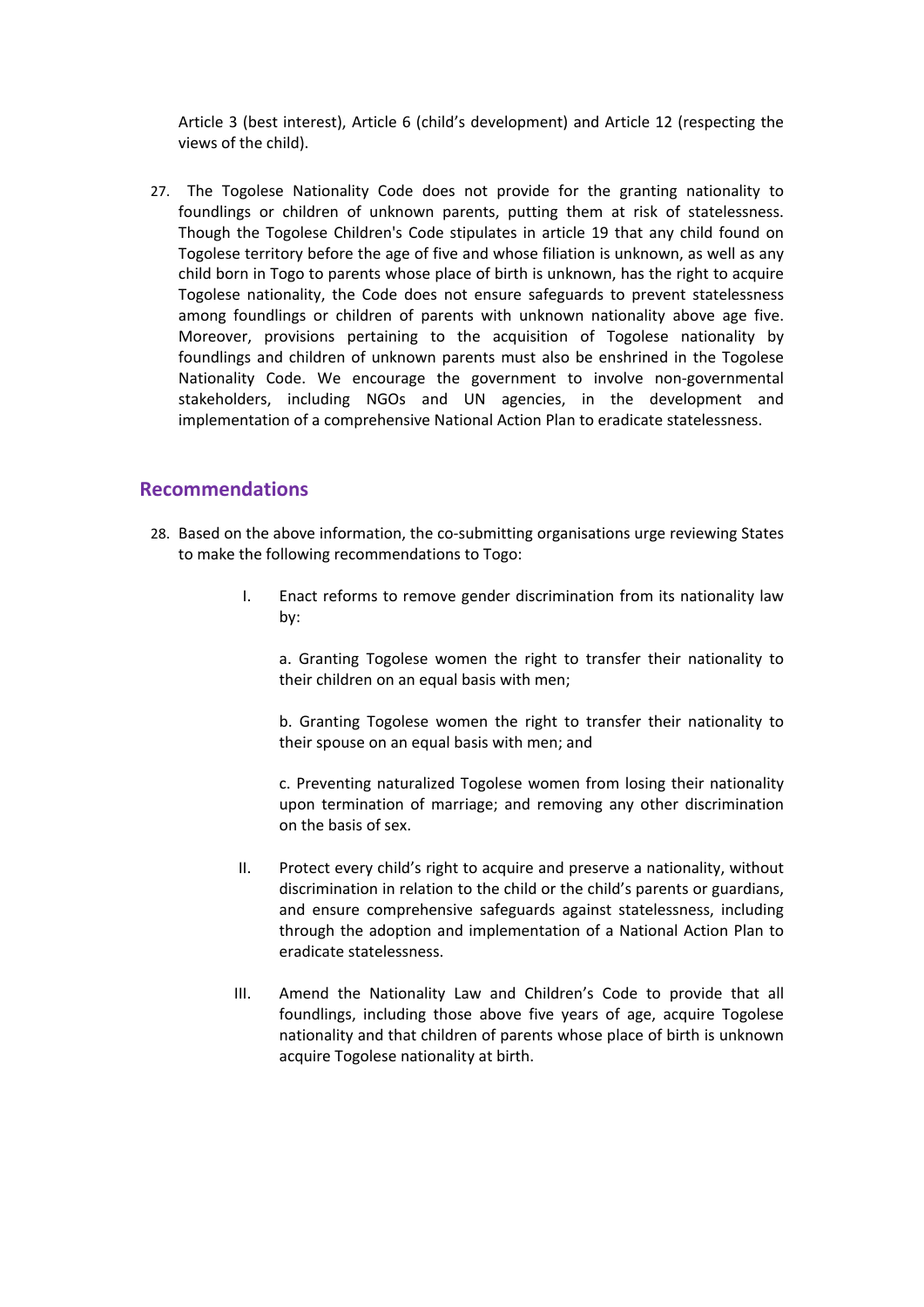## **Annex: List of recommendations relating to gender equality in previous UPR cycles**

#### **1st cycle**

100.11. Expedite actions on draft bills under consideration, aimed at modernizing its legal framework in order to strengthen citizens' guarantees in courts of law, remove provisions that conflict with international commitments, reorganise the justice system to bring it closer to citizens and redefine the courts' jurisdictions and promote gender equality in access to electoral mandates, elected office and appointments to State institutions and Government departments (Nigeria);

100.12. Amend its domestic legislation relating to the rights of women, children and persons with disabilities, in line with its international obligations (United Kingdom of Great Britain and Northern Ireland);

100.30. Adopt appropriate measures for the protection of women (Bahrain);

100.35. Accelerate its programme to eliminate discrimination against women (Democratic Republic of the Congo);

100.36. Take policies and legal measures to ensure equality between men and women (Brazil);

100.37. Adopt and implement efficient measures with <sup>a</sup> view to eliminate the discrimination against women, including pursuing appropriate public awareness-raising campaigns against the customary social stereotypes (Slovakia);

100.38. Pay attention to the recommendations made by the Human Rights Committee in 2011, on the legislative reforms to be adopted to guarantee legal equality between men and women, in particular the new Criminal Code, and the Code of the Person and Family (Chile);

100.39. Increase efforts to incorporate into domestic law international legal norms aimed at eliminating cultural or traditional gender-based discrimination, as indicated in the national report (Niger);

100.40. Take measures to amend or to eliminate cultural or traditional customs and practices, which discriminate against women. (Republic of Moldova);

100.41. Strengthen efforts to fulfil its obligations under the Convention on the Elimination of all Forms of Discrimination against Women, including by adopting and implementing legislation prohibiting female genital mutilation (Australia);

100.42. Develop policies and actions aimed at modifying or eliminating customs and practices that promote violence and/or discrimination against women, covering family, marital, social and working areas (Mexico);

100.43. Adopt all necessary measures to eradicate and eliminate practices and customs that discriminate against women, in particular forced and early marriage, discriminatory practices in the area of widowhood, the levirate, slavery and female genital mutilation. At the same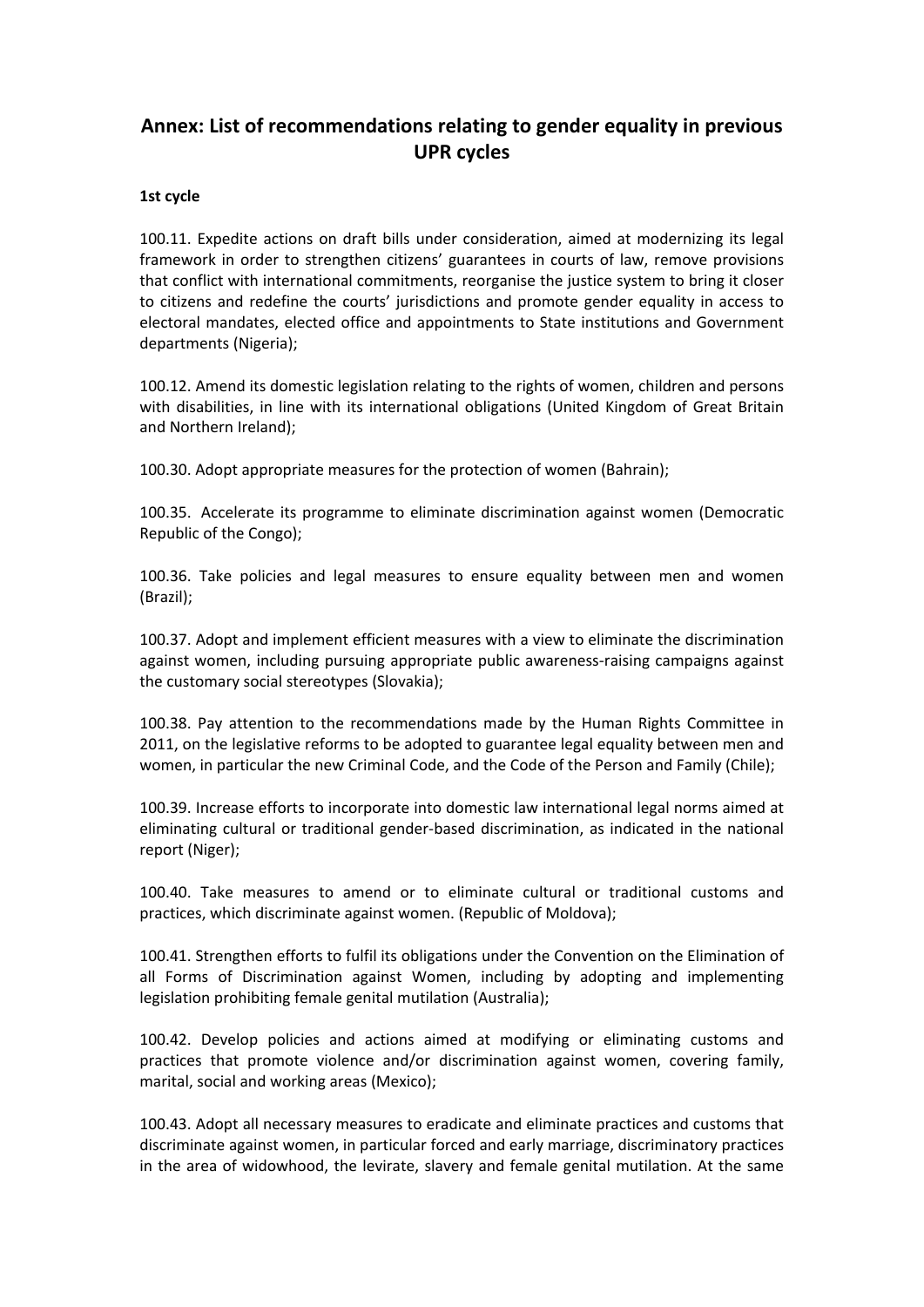time, develop awareness and education programmes on the harmful effects of such practices (Uruguay);

100.44. Deepen the efforts, including through international cooperation, aimed at eradicating all practices that violate the rights of women, with <sup>a</sup> particular emphasis on female genital mutilation and any form of gender based violence, and continue to implement measures, which tend to provide the legal recognition of civil, political, economic and social rights among women and men (Argentina);

100.58. Adopt <sup>a</sup> law prohibiting domestic violence and adopt the necessary measures to ensure its implementation, including inter alia through an information and awareness-raising campaign amongst the population (Canada);

100.59. Take necessary measures to effectively combat violence against women and girls and enact legislation on domestic violence. (Republic of Moldova);

100.60. Complete necessary legislative reforms towards the criminalization of domestic violence (Slovakia);

100.61. Speed up legislative reforms to make acts of violence against women such as domestic violence and marital rape offenses under the criminal code (Brazil);

100.62. Adopt the revised Persons and Family Code; criminalize domestic violence and intensify the fight against traditional practices, which discriminate against women or are detrimental to them (Cape Verde);

100.63. Take additional measures to prevent and combat trafficking in women in an appropriate way (Republic of Moldova);

102.1. Consider acceding to the optional Protocol to the Convention on the Elimination of all Forms of Discrimination against Women (Brazil);

102.2. Ratify or accede to, where appropriate, the Optional Protocol to the Convention on the Elimination of All Forms of Discrimination Against Women (Uruguay);

102.3. Ratify the Optional Protocol to the Convention on the Elimination of all Forms of Discrimination against Women (United Kingdom of Great Britain and Northern Ireland);

102.4. Ratify the Optional Protocol to the Convention on the Elimination of All Forms of Discrimination Against Women (Hungary);

#### **2nd cycle**

28.3 Speed up the process of ratification of the Optional Protocol to the Convention on the Elimination of All Forms of Discrimination against Women (Georgia); Expedite action on the ratification process of the Optional Protocol to the Convention on the Elimination of All Forms of Discrimination against Women (Ghana); Accelerate its ratification process of the Optional Protocol to the Convention on the Elimination of All Forms of Discrimination against Women (Mongolia);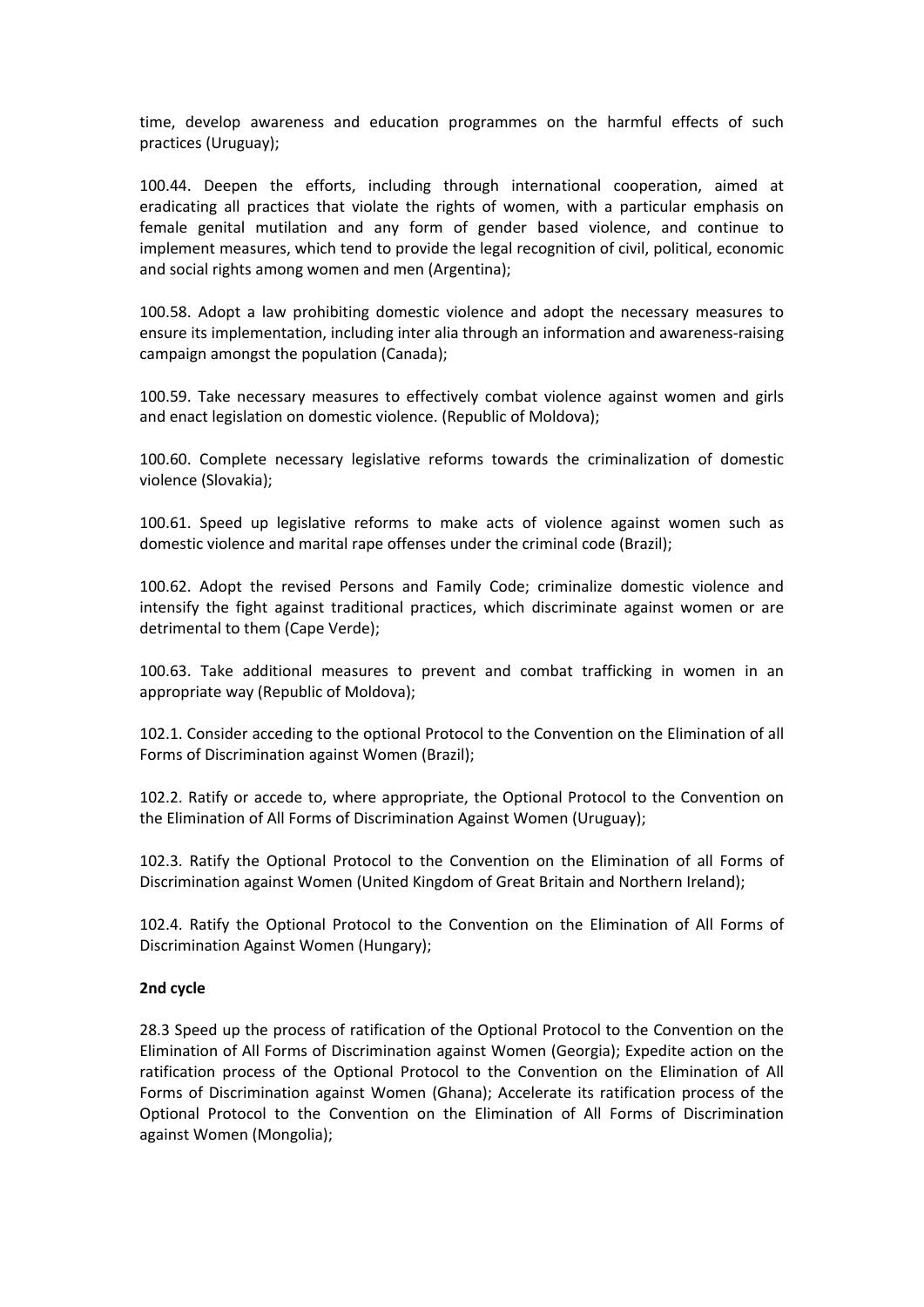128.4 Consider signing and ratifying the Optional Protocol to the Convention on the Elimination of All Forms of Discrimination against Women (Guatemala);

128.5 Sign and ratify the Optional Protocol to the Convention on the Elimination of All Forms of Discrimination against Women (Italy);

128.6 Accept, ratify or accede to the Optional Protocol to the Convention on the Elimination of All Forms of Discrimination against Women (Uruguay);

128.7 Ratify the Optional Protocol to the Convention on the Elimination of All Forms of Discrimination against Women (Madagascar) (Djibouti) (Portugal) (Albania);

128.8 Continue to pursue gender equality by adopting the Optional Protocol to the Convention on the Elimination of All Forms of Discrimination against Women (Australia);

128.17 Amend the Individuals and Family Code in which consideration is given to prevention and support of victims of gender-based and sexual violence (Liechtenstein);

128.20 Speed up the establishment of the national commission to fight against trafficking in persons and the implementation process of the action plan of the national policy on gender equity and equality (Madagascar);

128.38 Step up efforts towards gender equality (Philippines);

128.39 Make further efforts to protect and integrate into society disadvantaged women, such as rural women, women with disabilities and women in detention, by adopting targeted policies for them, in particular in the areas of education, employment, health care and social security (Republic of Korea);

128.40 Adopt further measures to ensure gender equality in the society, including through implementing and updating, when necessary, the National Strategy to Combat Genderbased Violence (Viet Nam);

128.41 Continue the positive measures in favour of women by promoting their access to justice and education (Angola):

128.42 Continue adopting measures to facilitate hiring women in labour sectors that have traditionally been exclusively for men, including the armed forces (Chile);

128.43 Continue its efforts aimed at addressing the underrepresentation of women in decision-making bodies, including through considering the adoption of <sup>a</sup> law on gender equality (Rwanda);

128.44 Continue its work on the elimination of discrimination against women (Tajikistan);

128.45 Continue efforts aiming at promoting the role of women in decision-making and achieving equality of opportunities (Tunisia);

128.46 Multiply the activities undertaken to increase the participation of women in political life and in decision-making (Turkey);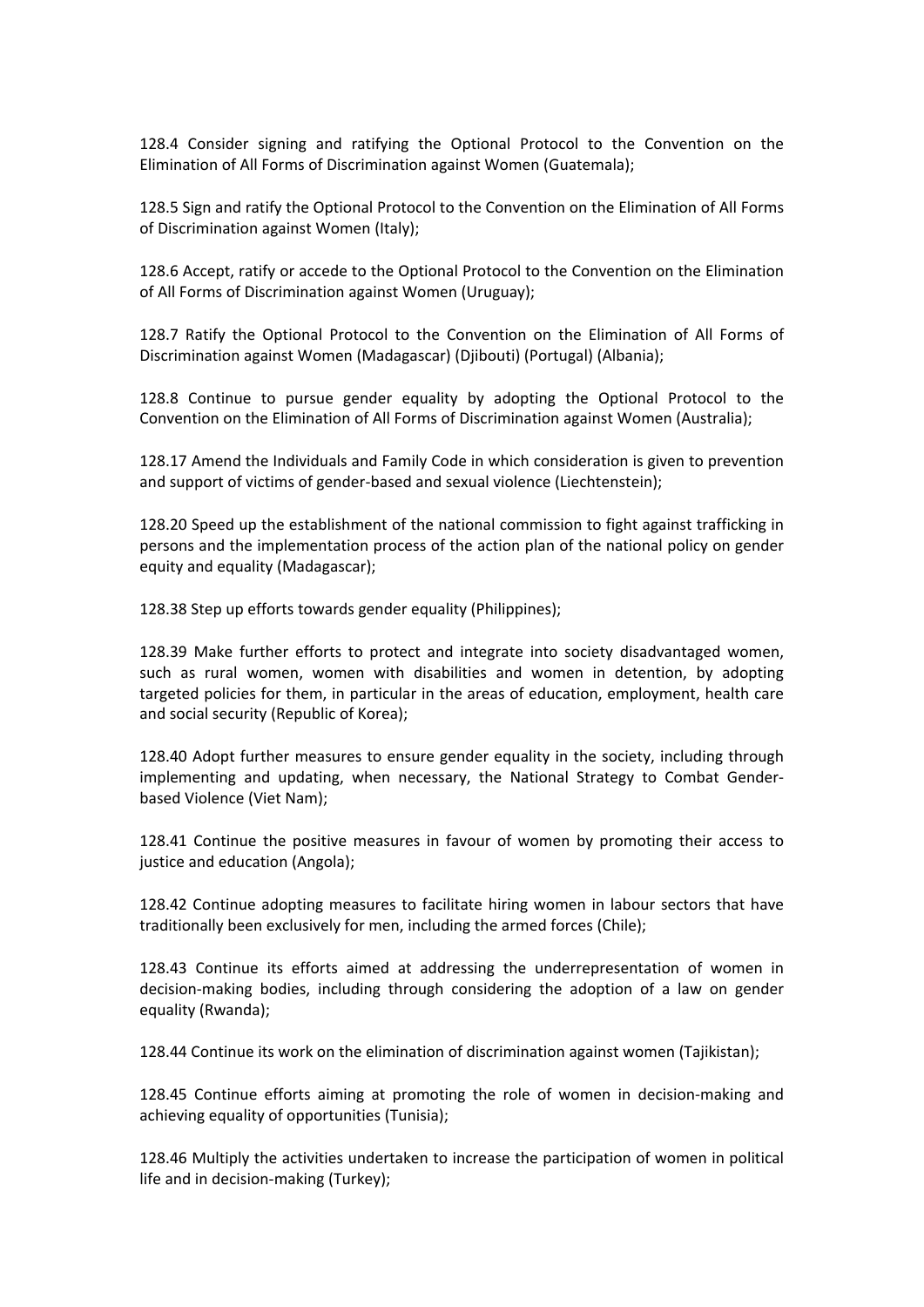128.47 Strengthen the national gender equity and equality policy (Côte d'Ivoire);

128.48 Intensify its fight against violence against women and girls and continue the fight against stereotypes (Cuba);

128.49 Promote the national policy aimed at achieving gender equality and the empowerment of women (Egypt);

128.50 Strengthen its efforts to prevent and combat all forms of discrimination and violence against women, children and other vulnerable groups through the adoption of comprehensive legislation and awareness- raising campaigns (Italy);

128.51 Continue to intensify efforts to achieve equality and non- discrimination in the framework of equality and equity between men and women (Iraq);

128.52 Take legislative and statutory measures to eliminate all forms of discrimination against women, persons with disabilities and children affected by HIV/AIDS (Madagascar);

128.53 Take measures to increase the participation of women in governance and decisionmaking bodies (Maldives);

128.54 Continue efforts to combat violence against women while promoting gender equality, including carrying out awareness-raising programmes to raise the consciousness of public opinion (France);

128.55 Implement formal and effective prevention and protection mechanisms for women victims of violence and female genital mutilation (Spain);

128.56 Prohibit harmful practices, including by adopting additional measures to fight against all forms of violence against women and girls (Slovenia);

128.57 Continue to implement the National Strategy for Gender-based Violence (Pakistan);

128.58 Continue efforts to combat human trafficking, in particular exploitation of children and women, by stepping up the efforts to combat impunity of traffickers and regional cooperation (France);

128.59 Adopt effective prevention and education measures to end all cases of child marriage and female genital mutilation (Liechtenstein);

128.60 Prosecute all cases of child marriage and female genital mutilation and punish the perpetrators according to the law (Liechtenstein);

128.62 Step up efforts to combat violence against women and girls, including by promoting literacy among these groups (Zimbabwe);

128.79 Investigate thoroughly cases of female genital mutilation and bring the perpetrators to justice (Russian Federation);